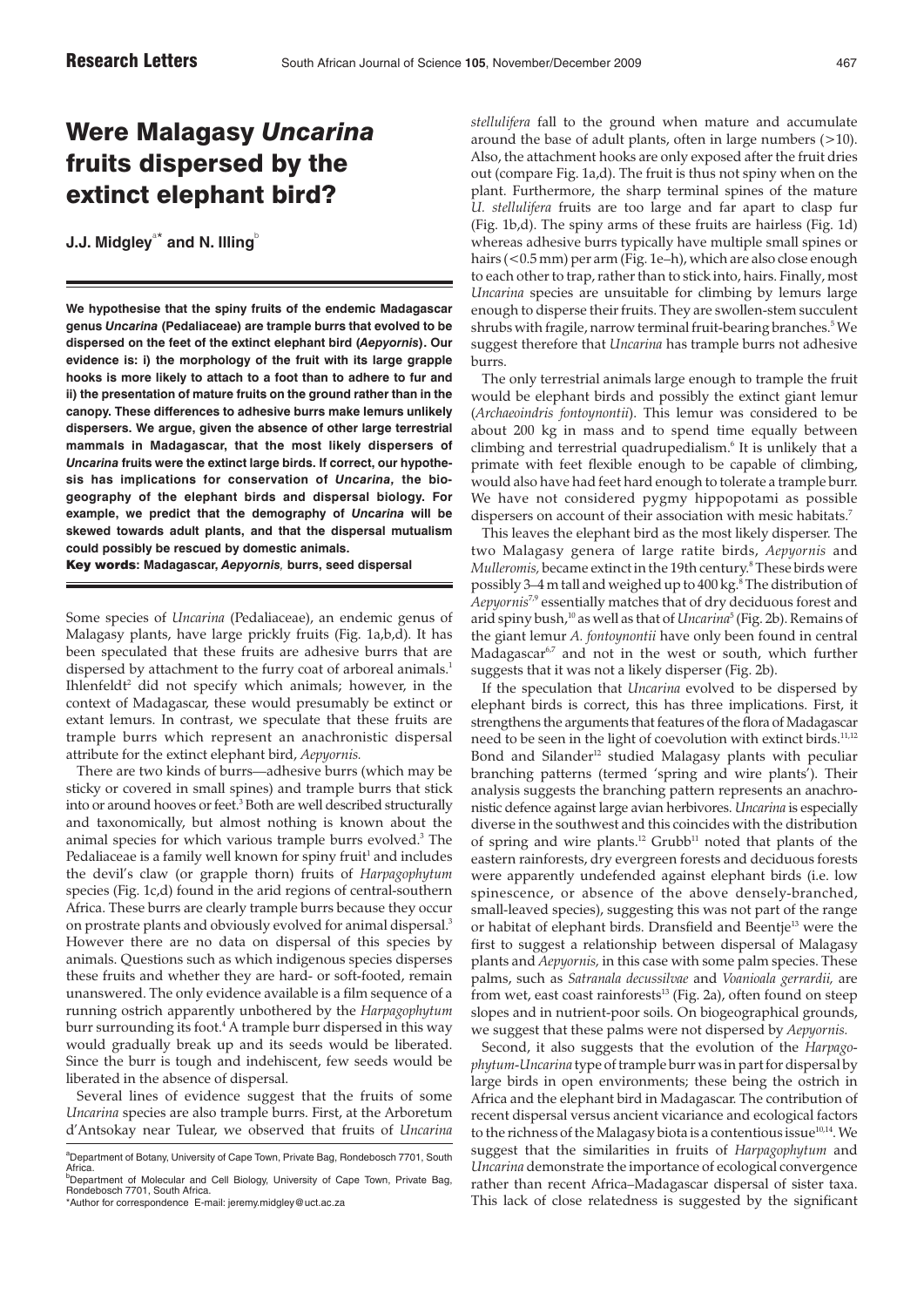

**Fig. 1**. Differences between trample burrs (Uncarina stellulifera (**a**, **b, d**), and Harpagophytum prostratum (**c**, **d**)) and adhesive burrs (Bidens pillosa (**e**, **f**) and Triumfetta pilosa (**g**, **h**)).The insets of (**a**) and (**d**) show spines that are not yet exposed in immature fruits.Note fine, multiple, angular hairs on adhesive burrs (**f**, **h**) which are absent on the arms of trample burrs (**d**).

differences between these genera in many aspects, for example the growth form (prostrate plants in the former to medium-sized shrubs in the latter), type of vascular cylinder and other features, such as the presence of hydathodes.<sup>1</sup> Ihlenfeldt<sup>1</sup> considered *Uncarina* to be basal in the tribe Pedalieae which he placed with *Rogeria* from central and southwest Africa. In contrast, *Harpagophytum* was placed in a different group of closely related, more advanced genera. In addition, *Harpagophytum* is not found on the east coast of central Africa. It is restricted to west and central areas of southern Africa<sup>1</sup> and thus is unlikely to have dispersed to Madagascar. This argues against recent dispersal and should be tested using molecular techniques. The absence of similar trample burrs in New Zealand, despite a recent history of many, large ratite birds and the presence of spring and wire plants,15 could be because the Pedaliaceae are absent in New Zealand.<sup>1</sup>